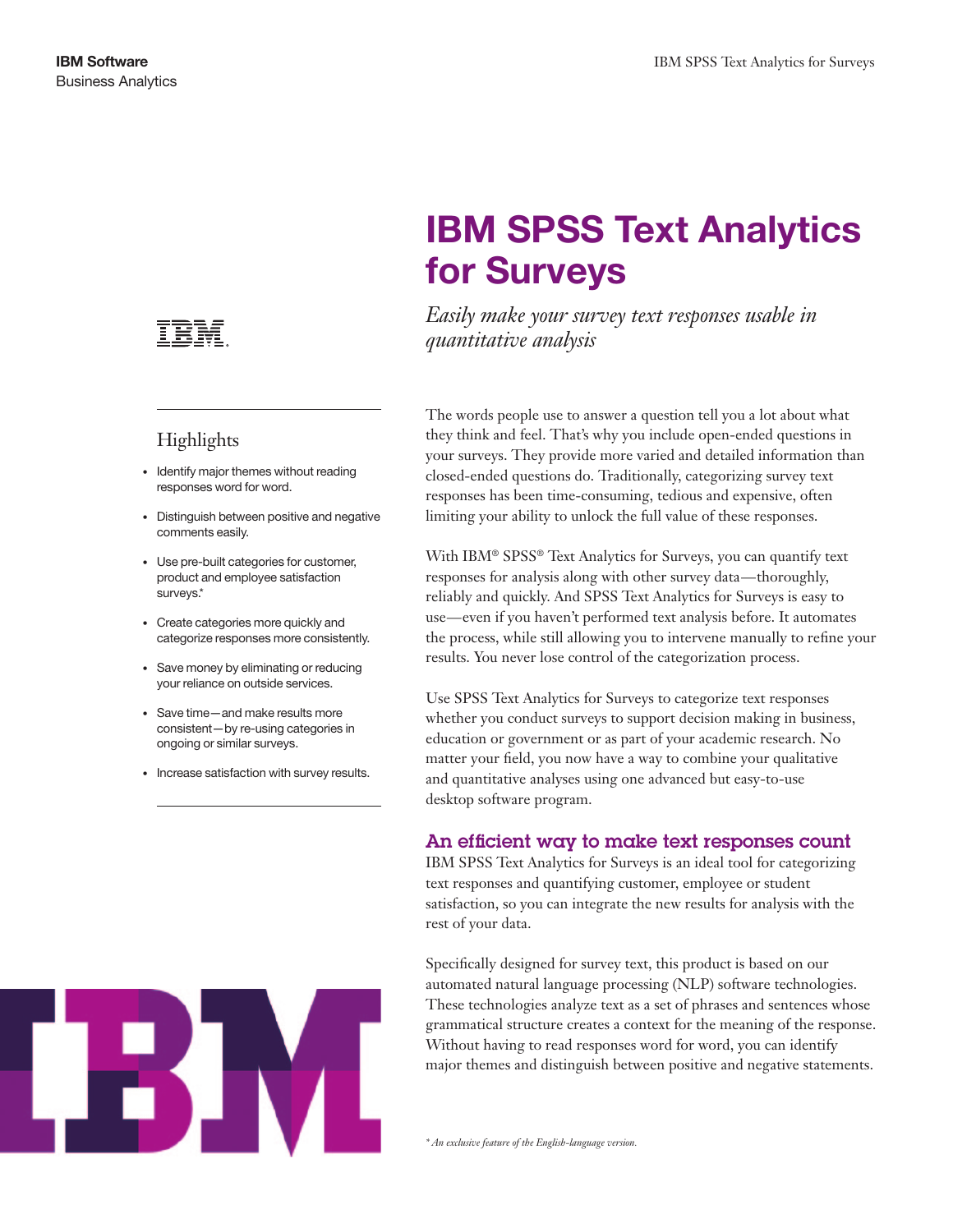Using this software, you can automate the creation of categories and categorization of responses to transform unstructured survey data into quantitative data.

SPSS Text Analytics for Surveys is a stand-alone program that works well with IBM SPSS Statistics and other IBM SPSS products that you might already use, including IBM SPSS Custom Tables and software from the IBM SPSS Data Collection family. You can also use it with Microsoft Excel.

Two versions of SPSS Text Analytics for Surveys are available for separate purchase: one for analyzing English, Dutch, French, German and Spanish survey text; and a second for analyzing Japanese text. The English-language version also includes an interface that supports third-party translation options purchased separately.

# Easy to use and control

SPSS Text Analytics for Surveys is simple to use. First, you import your text responses. The Project Wizard walks you through set up, so you can quickly import your text responses, extract concepts, and obtain initial results. Extraction results are displayed as lists of terms, types and patterns.

- Terms are single or compound words.
- • Types are groups of similar terms—positive or negative comments, for example.
- Patterns are a combination of either terms and types or types and types—such as qualifiers and adjectives that reveal opinions about a particular subject.

Onscreen, you see the extracted terms, types or patterns, as well as the text responses. You can create categories in several ways:

- Automatically—Use one of the pre-built sets of categories (for customer, employee or product satisfaction) by using linguistic algorithms, a semantic network\* or frequency.
- Manually—Drag terms, types, patterns or responses into particular categories.
- Use a combination of these methods.

It's easy to switch between methods, and it puts you in full control of the categorization process.

Categorizing all responses satisfactorily will probably require manual intervention. You may need to assign and reassign individual responses to categories, as well as create, combine and rename categories. SPSS Text Analytics for Surveys enables you to do this quickly and easily—and at any time using either drag-and-drop or context menus.

If your organization has pre-existing categories, you can recreate their rules with precision and automate their creation. You can do so by creating conditional rules, using extraction results and Boolean operators. This enables you to categorize responses based on more complex information or filter erroneous responses.

Use the product's visualization capabilities to help manually refine categories. For example, use a bar chart, web graph or web table to quickly reveal which categories contain cooccurring responses. Then you can decide whether to combine certain categories or create new ones that better account for shared responses.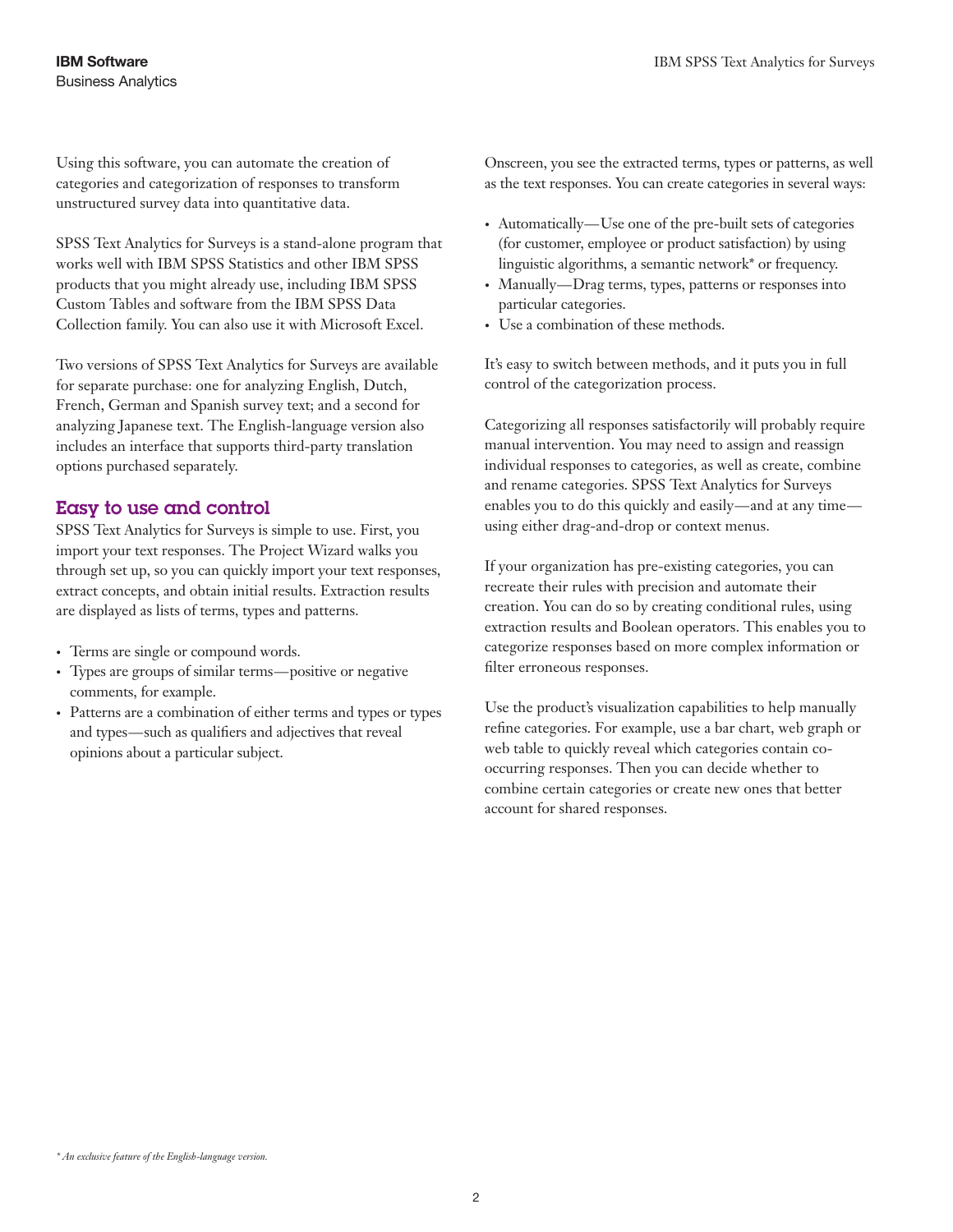You can train SPSS Text Analytics for Surveys by categorizing a subset of your text responses, and then importing the entire dataset and re-running the extraction and categorization. For ongoing surveys, you create categories once and then import the newer version of the data into the software for fast, reliable, and consistent categorization.

When you have finished categorizing your responses, your unstructured survey data has been transformed into quantitative data. You can export this data as dichotomies or categories and analyze it with other quantitative data in programs such as SPSS Statistics, SPSS Data Collection or Excel.

SPSS Text Analytics for Surveys makes it easy to work with others. You can share project files—which include extracted results, categories and linguistic resources—across your organization. Additionally, you can share categories by importing and exporting them as an XML file. These features allow others to easily reuse category work in new projects.

# Linguistic technologies make the difference

SPSS Text Analytics for Surveys extracts concepts and categorizes text responses without any customization. You can, however, customize some of the product's dictionaries to refine extraction results. This makes the categorization process operate more smoothly. For example:

- • To indicate that certain product names belong in the same product line, modify the Type Dictionary.
- • To extract and group industry- and domain-specific terms, add these terms to the Type Dictionary.
- • To indicate that variant forms of the name of a chemical, gene or medicine, for example, refer to the same thing, modify the Substitution Dictionary.
- • To prevent a "noise" term, such as your organization's name, from cluttering extraction and category results, modify the Exclude Dictionary.

#### New features

The latest edition of SPSS Text Analytics for Surveys can now build and work with hierarchical category structures (categories that contain subcategories). This helps you capture more detail and a more realistic representation of how concepts are organized.

This edition also includes 64-bit operating system support for the Japanese language version to improve performance when working with larger data files.

These enhancements build on new features added in previous releases, which include:

- Additional TAPs to help analyze thoughts and feelings about advertising, about banking services and about brands.\*
- • A semantic network (along with linguistic algorithms) that lets you automatically create categories and categorize responses.
- An IBM SPSS semantic network, which supports hundreds of general themes for enhanced category building.\*
- Additional libraries for banking, emoticons, finance and slang.

| <b>Category and Resources</b>                                                                                                                                |                                      |  |  |  |  |  |
|--------------------------------------------------------------------------------------------------------------------------------------------------------------|--------------------------------------|--|--|--|--|--|
| Select the Text Analysis Package (TAP) that contains the category sets and<br>linguistic resources you want to use for this survey.                          |                                      |  |  |  |  |  |
| Product Survey Package (shipped)                                                                                                                             |                                      |  |  |  |  |  |
| <b>Category Set Selection</b><br>For each question, select the category set that will be used. Category sets<br>contain category codeframes and descriptors. |                                      |  |  |  |  |  |
| Open-Ended Text Variable<br><b>Category Set</b>                                                                                                              |                                      |  |  |  |  |  |
|                                                                                                                                                              | Positive Opinions                    |  |  |  |  |  |
| Q2 Vihat do you like least about this p None                                                                                                                 |                                      |  |  |  |  |  |
|                                                                                                                                                              | None                                 |  |  |  |  |  |
|                                                                                                                                                              | <b>Negative Opinions</b>             |  |  |  |  |  |
|                                                                                                                                                              | Positive Opinions                    |  |  |  |  |  |
|                                                                                                                                                              | <b>Mixed Opinions</b>                |  |  |  |  |  |
|                                                                                                                                                              |                                      |  |  |  |  |  |
|                                                                                                                                                              | O1_What_do_you_like_most_about_this_ |  |  |  |  |  |

*Figure 1*: Creating a project is easy using the Project Wizard. The Wizard guides you through the process of selecting a data source, variables and Text Analysis Packages (TAPs) containing pre-built categories and linguistic resources.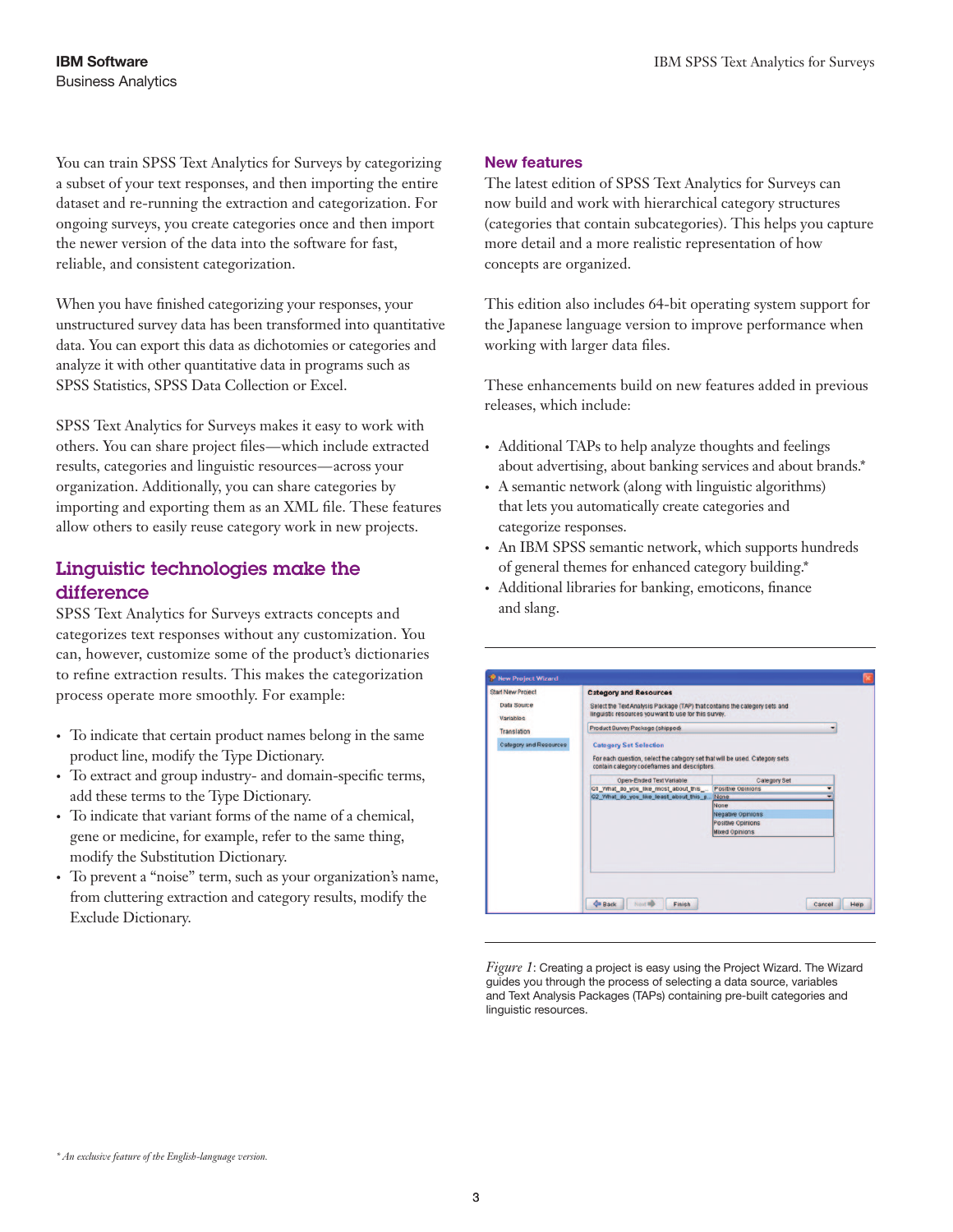

*Figure 2*: IBM SPSS Text Analytics for Surveys makes the process easy to understand by displaying the text responses in the right-hand pane and extracted concepts in the pane at lower left. Automatic color-coding shows which terms have been extracted and identifies their type.

| Project 1 - SPSS Text Analysis for Surveye                                           |                                                             |                                                           |    |                                                                                                            |                                                    |                   |             | 同国語                         |  |
|--------------------------------------------------------------------------------------|-------------------------------------------------------------|-----------------------------------------------------------|----|------------------------------------------------------------------------------------------------------------|----------------------------------------------------|-------------------|-------------|-----------------------------|--|
| Eile Edit Calegories View Tools Help                                                 |                                                             |                                                           |    |                                                                                                            |                                                    |                   |             |                             |  |
| $\times$ a $\theta$ $\theta$ $\theta$ $\frac{\alpha}{2}$                             | 02 What do you like least about this portable music player? |                                                           |    |                                                                                                            | ٠                                                  |                   |             |                             |  |
| Categories Statistics                                                                |                                                             |                                                           |    | Category Bar Category Web Category Web Table                                                               |                                                    |                   |             |                             |  |
| GRAND AL DONNE 2   W. M. M. Sale 1 / N.                                              |                                                             | Color hars by REF3: Gender                                |    |                                                                                                            |                                                    |                   |             | <b>ET Display 100% bars</b> |  |
| <b>B</b> All Records (405)                                                           |                                                             |                                                           |    |                                                                                                            |                                                    |                   |             |                             |  |
| Uncabracetoral (3th)                                                                 |                                                             | Category                                                  |    | <b>Dar</b>                                                                                                 | Delection N. T.                                    | Respondents       |             | Total %                     |  |
| <b>Nag QualityRatuolisty (134) TO</b><br>×<br>Nex Festures/Decion (97)               |                                                             | <b>Neg. GualityRetability</b><br><b>Neg: Size/Vieight</b> |    |                                                                                                            | 100.0<br>6.7                                       |                   | 134<br>13   | 33.1<br>12.8                |  |
| Neg Pricing and Billing (52)<br>×                                                    |                                                             | <b>Neg FestivesCessin</b>                                 |    | Male 55 97% pelecences + 75<br><b>TK</b>                                                                   |                                                    | <b>YD</b>         |             |                             |  |
| ×<br>Near BloedWeight (51)                                                           |                                                             | <b>Pos Qualty</b>                                         |    | <b>SF</b>                                                                                                  |                                                    |                   |             |                             |  |
| Fox Coneral Eatisfactor (44)                                                         |                                                             | <b>Nee Usanda</b>                                         |    |                                                                                                            | 30                                                 |                   |             |                             |  |
| ٠<br>Neg Storage (18)                                                                |                                                             | <b>Neg General Dissuit</b>                                |    |                                                                                                            | 30                                                 |                   |             |                             |  |
| ×<br>Neg Usabile (17)                                                                | Neg Process and Ellis<br><b>Neg Speed</b>                   |                                                           |    |                                                                                                            | 22<br>$\overline{12}$                              |                   |             | 128                         |  |
| Near Oeneral Dissuel sfaction (11)<br>×                                              | Neg Campatisaty                                             |                                                           |    |                                                                                                            | 1.5                                                |                   |             |                             |  |
| ٠<br>Pos: Gualdy (8)                                                                 | <b>Neg Storage</b>                                          |                                                           |    |                                                                                                            | 16                                                 |                   |             |                             |  |
| ×<br>Neg Speed (8)                                                                   | <b>Rieg Vanady</b>                                          |                                                           |    |                                                                                                            | 87                                                 |                   |             |                             |  |
| Neg. Compatibility (4)                                                               |                                                             | Pos: Deneral Sabita.                                      |    |                                                                                                            | <b>b</b> <sub>F</sub>                              |                   |             | 10.9                        |  |
| ×<br><b>Neg Instructions (2)</b>                                                     | <b>Post Usabishi</b>                                        |                                                           |    |                                                                                                            | 0.7                                                |                   |             |                             |  |
| ×<br>Other: Contininew (3)                                                           |                                                             | <b>B</b> Mate <b>B</b> Faircace                           |    |                                                                                                            |                                                    |                   |             |                             |  |
| ٠<br>Neg Discorved CD                                                                |                                                             |                                                           |    |                                                                                                            |                                                    |                   |             |                             |  |
| ٠<br>٠<br>Pos: Usability (3)                                                         |                                                             |                                                           |    |                                                                                                            |                                                    |                   |             |                             |  |
| ×<br>Ning 'stanety (2)                                                               |                                                             | Responses below correspond to bar selection above         |    |                                                                                                            |                                                    |                   |             |                             |  |
| ٠<br>Pos: Pricing and Billing (1)                                                    |                                                             | <b>Th</b> 14                                              |    | CD Response                                                                                                | <b>Categories</b>                                  | <b>D</b> REF2 Apr | ÷           | <b>REF2 Gender</b>          |  |
| <b>Since Minuster (S)</b>                                                            |                                                             | 10 <sub>1</sub>                                           |    | Ent in the court due to a number serious                                                                   |                                                    | $35 - 44$         | Mate        |                             |  |
| <b>Linuxed Eductions All Eductions</b>                                               |                                                             | 100                                                       |    |                                                                                                            | <b>Neg QualityPeteritis</b>                        | $36 - 44$         | Male        |                             |  |
| <b>W W H 3 3 6 Concert Patient W</b>                                                 |                                                             |                                                           |    | <b>Rigardan Carried Garbers</b>                                                                            | Next QualityPletability                            |                   |             |                             |  |
| $-288$<br>٠                                                                          |                                                             | 102                                                       |    | The battery ide time                                                                                       | <b>Neg QualityRelatility</b>                       | 25-34             | Male        |                             |  |
| 山中<br><b>battery # 1994</b><br>$-100$                                                |                                                             | 102                                                       |    | battery ide in min<br><b>MAG</b> cal phones<br><b>Bodg year Press</b>                                      | <b>Neg QualityPerintens</b>                        | 18-24             | Male        |                             |  |
| · Julies · Historical<br># Didling # Bill 240                                        | ×                                                           | 108                                                       |    | <b>Transmission and Bings hanging</b><br><b>ARRAIGNEED FOR STATE</b>                                       | <b>Neg QualityPletation</b>                        | 45.64             | <b>Malé</b> |                             |  |
| * Dallary 4<br>ette                                                                  | s                                                           | 110                                                       |    | <b>E cometimes</b> in                                                                                      | <b>Neg GustfuResability</b>                        | 418               | Mate        |                             |  |
| $\bullet$ pattern $\bullet$ = (2)<br>* Dates * 80.00 (2)                             |                                                             | 112                                                       |    | Vetrantiel memory. Size into openil.<br><b>Free Luttery Mr.</b>                                            | <b>Neg QualityPerintilly</b><br><b>Next Speed</b>  | 35-34             | Male        |                             |  |
| * Defens * North<br>$-40$<br>· Cultury + mill directly<br>. Callery & Mill 2001 (PD) |                                                             | 113                                                       |    | Doesn't let you take stuff off once it's on-<br>there. So when 81<br>saint and it does.<br>you've all your | <b>Neg Gustfullnistoff</b><br>Neg Features/Creston | 15.54             | Mate        |                             |  |
| W Dallery 4 minute (1)<br><b>Dadary # 400mln</b><br>$-100$                           | ٠                                                           | tta                                                       |    | <b>Elation the lines</b>                                                                                   | <b>Neg QualityResurate</b>                         | 35.44             | Mate        |                             |  |
| $1.001 + 7101$                                                                       | 18                                                          | 116                                                       |    | Limited markets                                                                                            | <b>Neg QualityPlebability</b>                      | 36.44             | Male        |                             |  |
| $- 10$                                                                               | Ħ                                                           | 12                                                        |    | <b>Erathery Stle</b>                                                                                       | <b>Neg QualityRetability</b>                       | $35 - 44$         | Mate        |                             |  |
| $+ 10$                                                                               |                                                             | 127                                                       |    | state is a lifty.                                                                                          | Next FinalumiaConign                               | 35.48             | Mate        |                             |  |
| B-9 patery 4.100<br>$-68$                                                            | 12                                                          |                                                           |    |                                                                                                            | <b>Neg: QualityPresubitity</b>                     |                   |             |                             |  |
| . Dallery 4 and indicated                                                            | 13                                                          | $+72$                                                     |    | battery life                                                                                               | Neg QualityResurate                                | 15.54             | Male        |                             |  |
| <b><i>CARDS COM</i></b><br>$-11$                                                     | 14                                                          | 1 all                                                     |    | Datery life to not quite air advertised.                                                                   | <b>Neg QualityPreturiate</b>                       | 45-54             | <b>Male</b> |                             |  |
| * Dates + SET<br>$00 - 200$                                                          | 16                                                          | tat                                                       | ۰, | <b>House Brandwick Life</b>                                                                                | <b>Neg QualityPleast difts</b>                     | 35.34             | Male        |                             |  |
| - Color Follow<br>$-200$                                                             |                                                             |                                                           |    |                                                                                                            |                                                    |                   |             |                             |  |

*Figure 3*: The visualization features in IBM SPSS Text Analytics for Surveys enable you to overlay reference variables, such as gender, onto a bar chart to profile categories. When you click on the blue or "Male" portion of the bar in this example, all responses from males in the category are displayed in the Data pane.

# How IBM SPSS Text Analytics for Surveys works

Get reliable results faster with these automated features.

## 1. Extract key concepts and opinions

Extract key concepts automatically from responses to an open-ended question. The software creates a list of terms, types and patterns. Automatic color coding identifies which terms have been extracted and identifies their type.

# 2. Create categories and categorize text responses

Automatically create categories and categorize responses using term derivation, term inclusion, a semantic network or frequency. Also, categorize responses manually by dragging terms, types and responses within the interface.

## 3. Refine categories

Visualization capabilities enable you to quickly see which categories share responses. This can help you to refine categories manually. A web graph showing which categories share responses enables the user to decide whether to combine certain categories or to create new ones that better account for shared responses.

## 4. Summarize your findings

Quickly and easily create and export a summary bar chart at any point during your project. Use it to communicate to others your top categories. Results can be exported to clipboard or HTML pages to create graphs in your presentations that communicate survey findings.

## 5. Export results for analysis and graphing

When you are satisfied with your categories, you can export results either as dichotomies or as categories. These can be used to create tables and graphs, either separately or in combination with other survey data. Export results to SPSS Statistics Base to create crosstabs or whatever your analysis requires. Results can also be exported to SPSS Statistics Base to create graphs that communicate survey findings.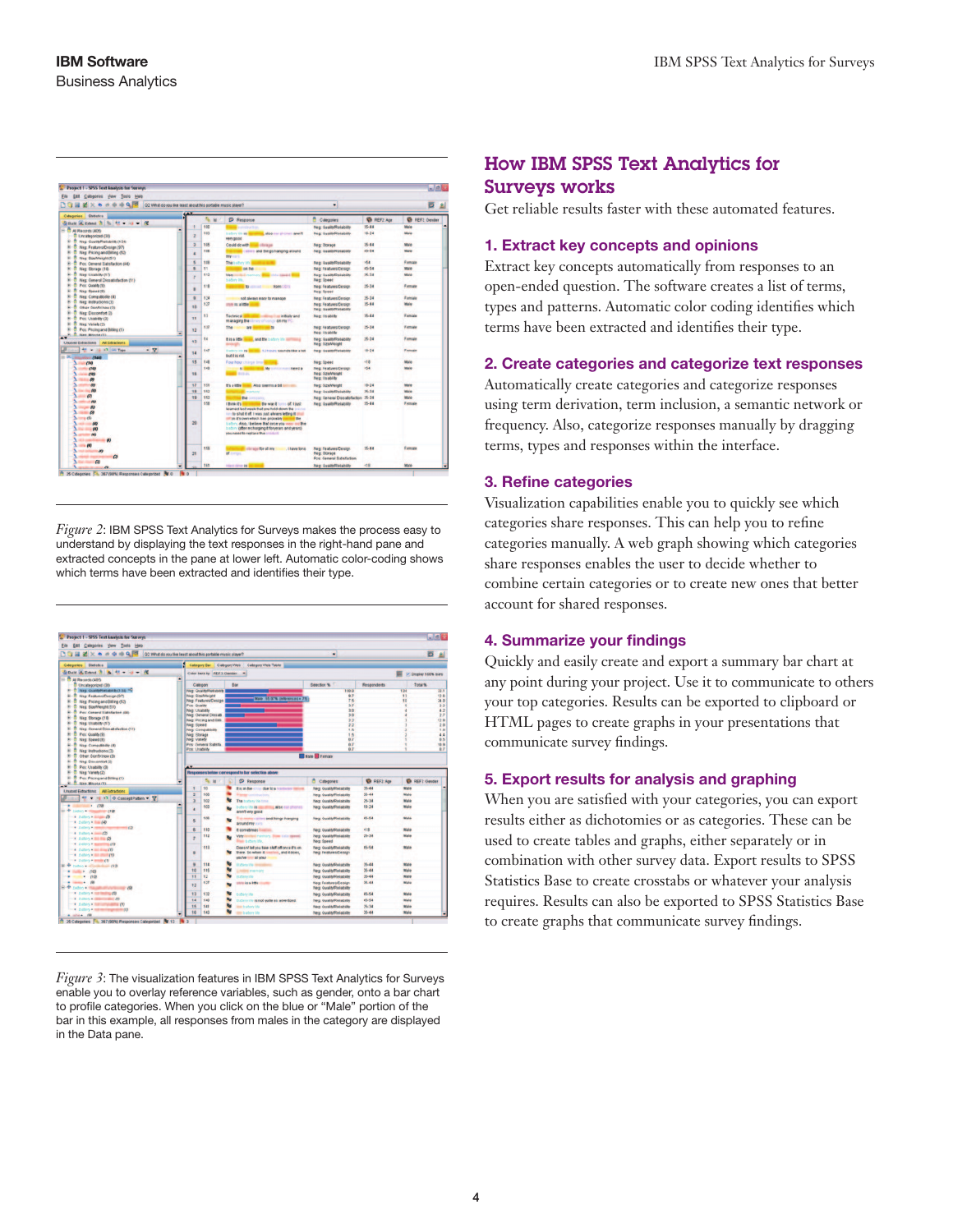*"With the introduction and inspired development of IBM SPSS Text Analytics for Surveys, IBM has succeeded where other software vendors have failed. Finally, there is a powerful, intuitive tool that reduces the time needed to analyze large amounts of qualitative data and opens the door to new methods of targeted analysis."*

– Karl Buchholz Executive Vice President, Business Development Data Specialists Inc.

# Features

#### User interface

- Project Wizard guides business users through the coding process
- • View data, create categories and categorize responses in the Text Analysis window:
	- View all open-ended questions and responses in the Project view
	- View responses to a single question in the Question view
- • View all responses and reference variables in the Data pane
- • View extraction results by term, type or pattern in the Extracted Results pane
- View categories and their contents in the Category pane
- Create conditional rules by using extraction results and Boolean operators in the Conditional Rule pane
- Category rules editor to create new Boolean rules (using wildcards and other syntactical enhancements)
- Profile categories and view response co-occurrence by using a category bar chart, web graph or web table in the Visualization pane
- • Use flags in the Data pane to mark which responses are complete and which ones require follow-up
- • View and customize linguistic resources in the Directory Editor window

#### Import data from:

- IBM SPSS Statistics (SAV)
- IBM SPSS Data Collection (MDD)
- Excel (XLS)
- Excel (XLSX) for Office 2007
- ODBC-compliant databases

#### Translate non-English languages

• Translate non-English languages into English with an automated translation solution from SDL. Requires a license from SDL.

#### Extract key concepts and opinions

- • A Project Wizard makes setup easier
- • Extract terms, types and patterns automatically using linguistic resources
- • Create categories automatically (or manually if desired for review and refinement)
- • Use linguistic algorithms and a new semantic network to automatically create categories and categorize responses
- IBM SPSS Semantic Network supports hundreds of general themes for enhanced category building\*
- Create conditional rules to categorize responses by using extraction results and Boolean operators
- • Allows the "force-in"/"force-out" of responses into/out of categories without changing the category definition
- • Allows extraction results to be saved
- • Supports the reuse of categories created in other programs

## Create categories

- • Use pre-built categories and resources (TAPs) for customer/employee/product satisfaction surveys\*
- TAPs are available for analyzing thoughts and feelings about advertising, about banking services and about brands\*
- • Build and work with hierarchical category structures (categories that contain subcategories)
- Re-use categories created in other programs
- • Import pre-existing customer code frames (specific Excel format is required)
- • Use linguistic algorithms and a semantic network to automatically create categories and categorize responses
- • Category building/classification enhancements to create categories from scratch or to better define existing ones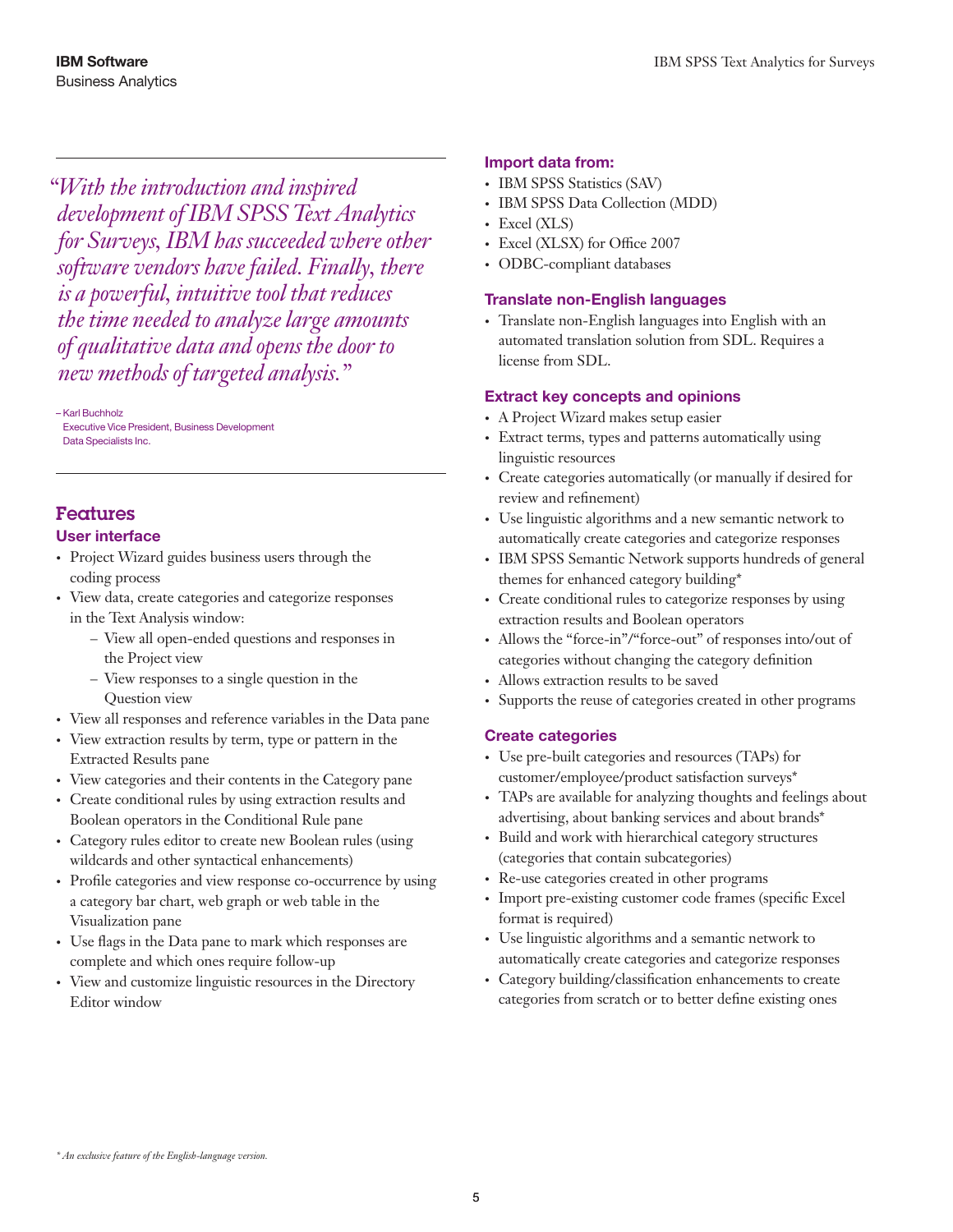- • Supports manual review and refinement
- Shows response co-occurrence in categories using visualizations
- • Sort your categorized responses by relevance
- • "Force-in" an unextracted word or phrase into a category definition and automatically assign responses containing it to that category
- Print category lists and some visualizations
- • Re-use categories in future surveys

#### Refine results

- • Categorize responses manually by dragging terms, types and responses within the interface
- Sort categories by relevance
- • View response co-occurrence by using a category bar chart, web graph or web table
- Use "flags" to mark responses as completed or to follow-up
- Profile categories by overlaying reference variables onto bar charts
- • Print category lists and some visualizations

## Export results as dichotomies or categories (in the following file formats):

- IBM SPSS Statistics (SAV)
- Excel (XLS)
- Excel (XLSX) for Office 2007

## Share resources and results

- Share project files that contain extracted results, categories and linguistic resources
- • Export categories and category definition for use in new projects
- • Create and export summary bar graphs of your categories
- Share custom libraries as part of a project file or as a separate file

#### **Dictionaries**

- More advanced resources such as non–linguistic entities (phone numbers, dates, amounts of money) are editable for advanced users
- Type Dictionary: Supports the grouping of similar terms (customizable)
- Substitution Dictionary: Contains synonyms to group similar terms under a single target name (customizable)
- • Exclude Dictionary: Contains "noise" terms to be ignored during extraction (customizable)

## Libraries

- • Survey Library: Contains resources related to pattern rules and types, as well as a predefined list of synonyms and excluded terms (proprietary)
- • Project Library: Stores dictionary changes for a particular project
- • Core Library: Contains reserved Type Dictionaries for Person, Location, Product and Organization
- • Budget Library: Contains a built-in type for words or phrases that represent qualifiers and adjectives
- Opinions Library: Contains seven built-in types that group terms for qualifiers and adjectives
- English Variation Library: Contains cases in which certain English-language variations require synonym definitions to group them properly
- • Additional libraries are available for banking, emoticons, finance and slang\*

## System requirements

- • Requirements vary according to platform. For details, see **ibm.com**[/spss/requirements](http://www.ibm.com/spss/requirements)
- • 64-bit Windows support for Japanese language version.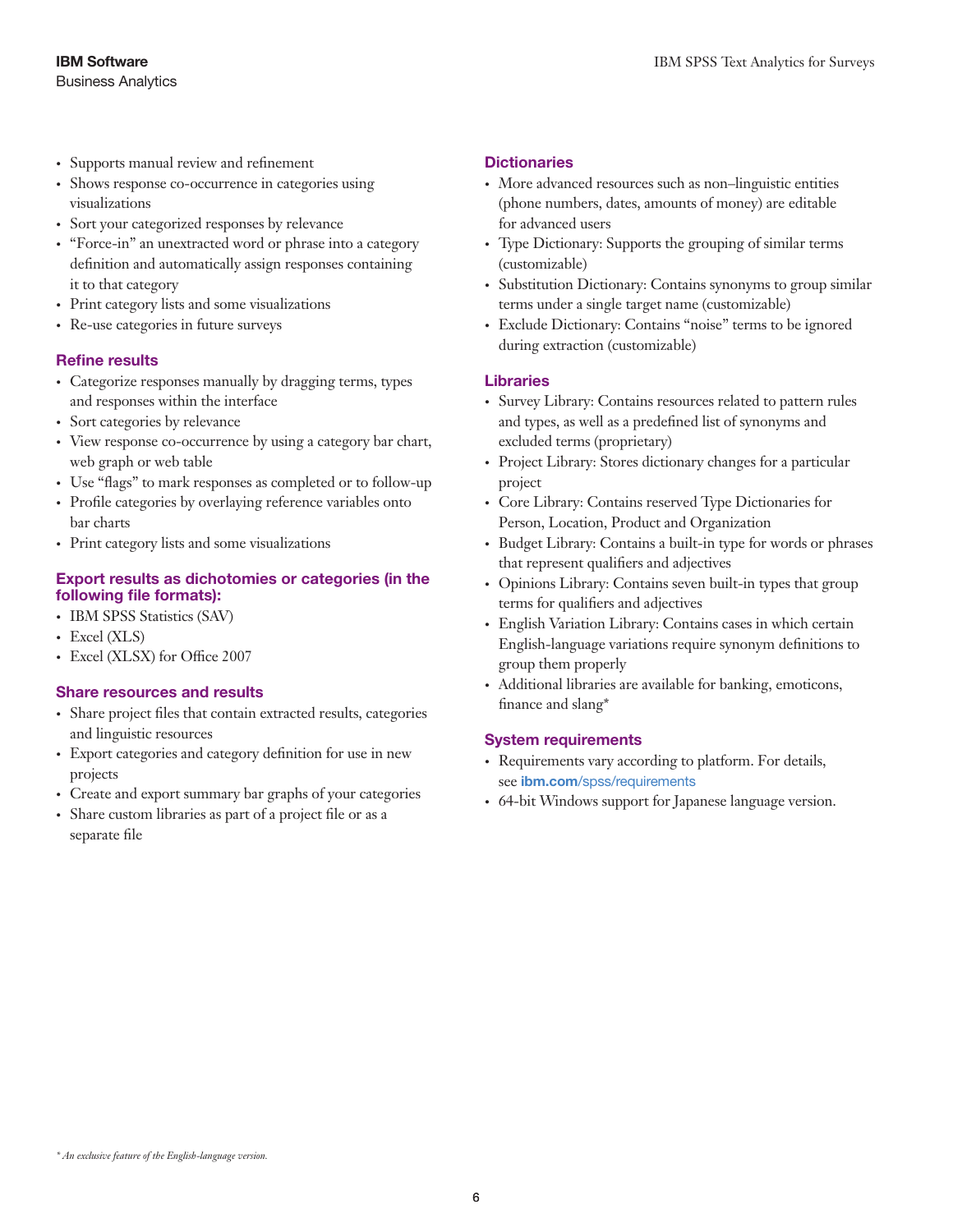# About IBM Business Analytics

IBM Business Analytics software delivers actionable insights decision-makers need to achieve better business performance. IBM offers a comprehensive, unified portfolio of business intelligence, predictive and advanced analytics, financial performance and strategy management, governance, risk and compliance and analytic applications.

With IBM software, companies can spot trends, patterns and anomalies, compare "what if" scenarios, predict potential threats and opportunities, identify and manage key business risks and plan, budget and forecast resources. With these deep analytic capabilities our customers around the world can better understand, anticipate and shape business outcomes.

# For more information

For further information, please visit ibm.com[/business-analytics](http://www.ibm.com/business-analytics).

# Request a call

To request a call or to ask a question, go to ibm.com[/business-analytics/contactus](http://www.ibm.com/business-analytics/contactus). An IBM representative will respond to your inquiry within two business days.